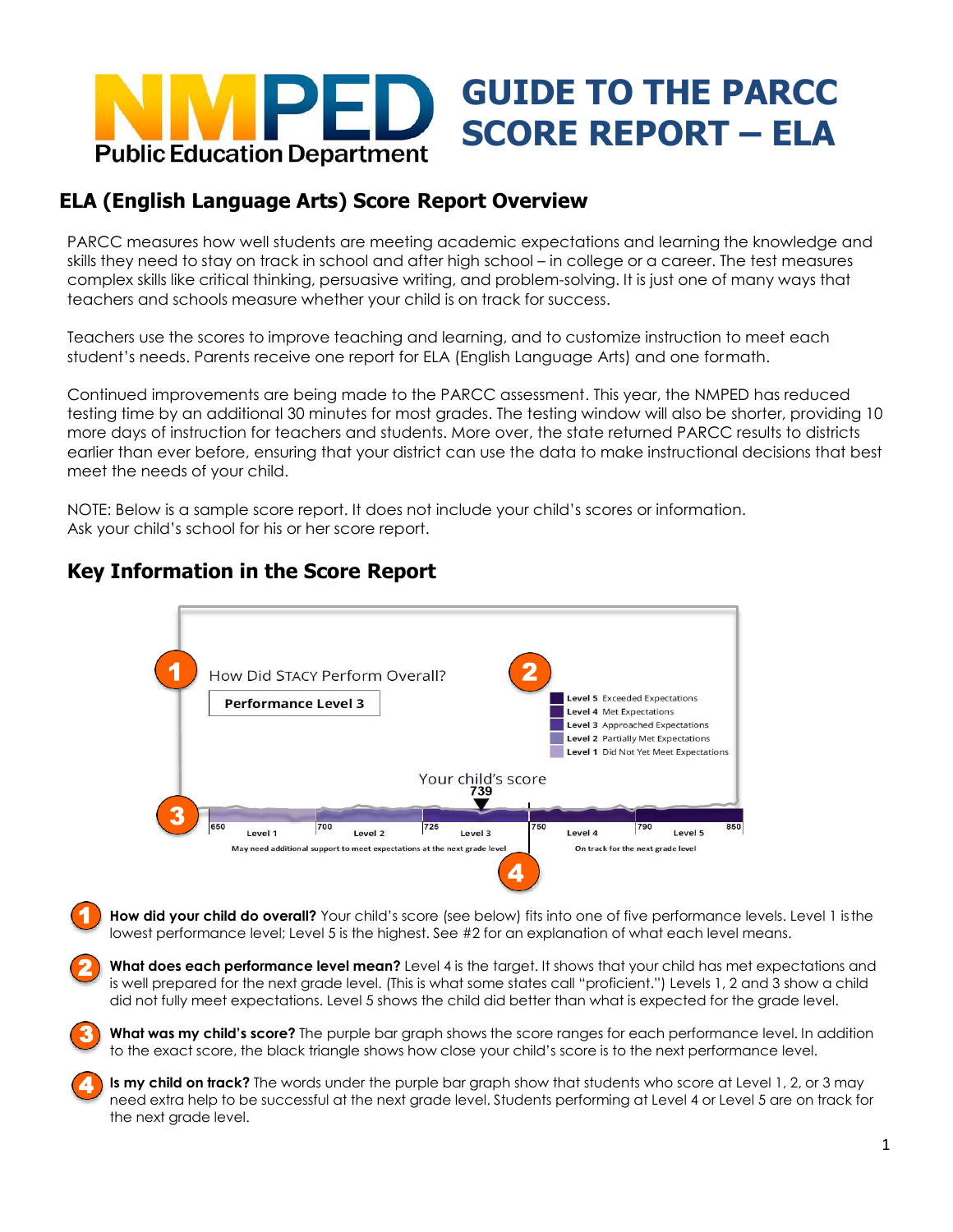# **Particle Institute SCORE REPORT – ELA GUIDE TO THE PARCC**

| School Average<br>714       |                         |     |     |     |     | How Students in Your State Performed |         |         |                                                  |         |
|-----------------------------|-------------------------|-----|-----|-----|-----|--------------------------------------|---------|---------|--------------------------------------------------|---------|
|                             | <b>District Average</b> |     |     |     |     |                                      |         |         |                                                  |         |
|                             |                         | 724 |     |     |     |                                      |         |         |                                                  |         |
| <b>State Average</b><br>729 |                         |     |     |     |     |                                      |         |         |                                                  |         |
|                             |                         |     |     |     |     | 15%                                  | 25%     | 35%     | 15%                                              | 10%     |
|                             |                         |     |     |     |     | Level 1                              | Level 2 | Level 3 | Level 4                                          | Level 5 |
|                             |                         |     |     |     |     |                                      |         |         | Percentage of students at each performance level |         |
| 650                         | 700                     | 725 | 750 | 790 | 850 |                                      |         |         |                                                  |         |

5

**How do I compare scores?** Unlike many previous state test score reports, PARCC score reports show howyour student is performing compared to the average for students in the same grade in the school, district, and state.

**How did students in my state do?** This shows the percentage of students at each performance level in your state. This gives you a sense of how students are doing overall in your state, and how your child's performance compares. 6

Sample only

How precise is my child's score? Similar to public opinion polls, which have a "margin of error," test scoresare accurate within a few points. If your child were to take the test on another day, his/her score might be slightly higher or lower. This shows the likely variation in scores for your child. Check your child's score report to see what the probable range is. *Not all states include the probable range in the parent score report.* 7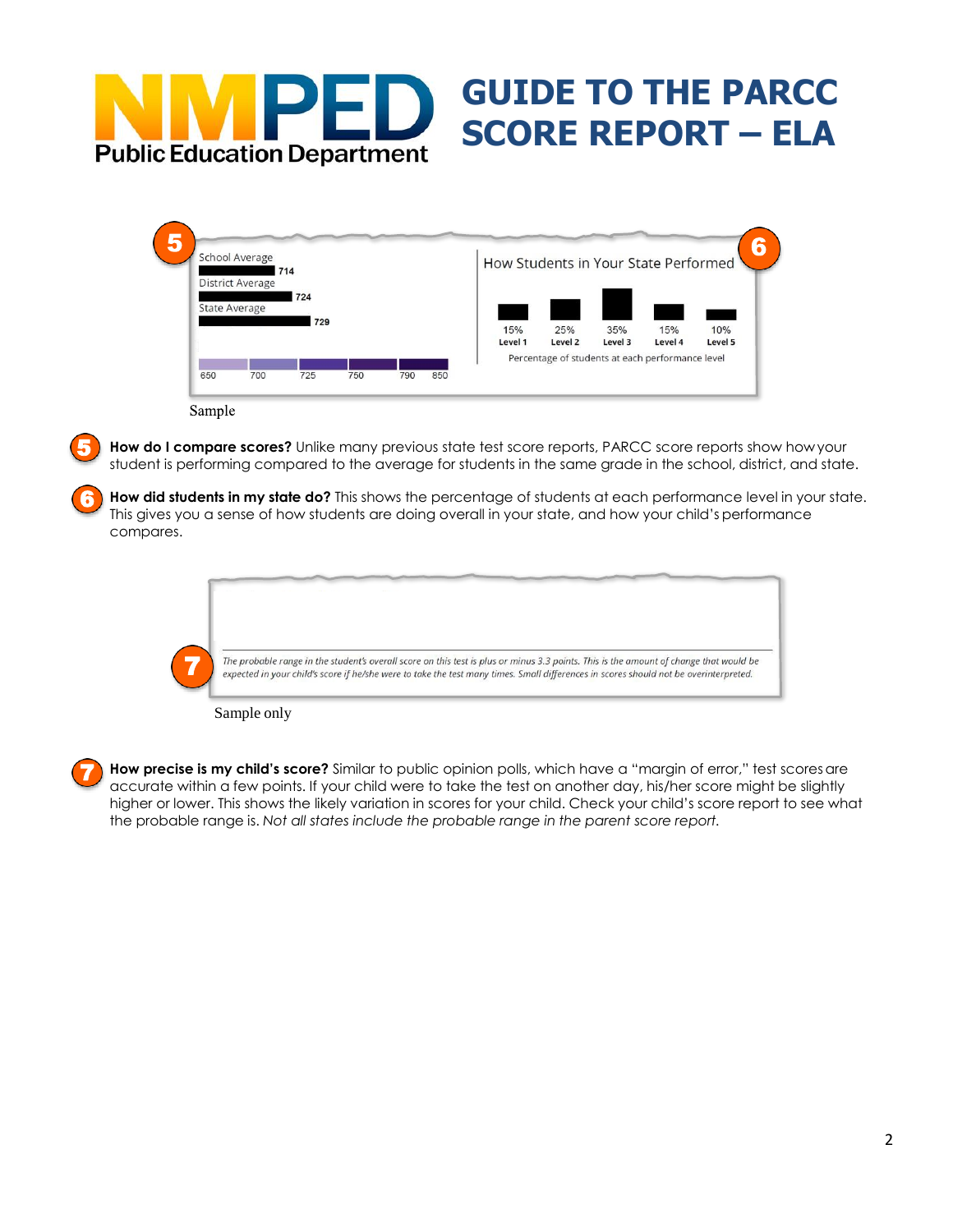

# **Side 2 of the Parent Score Report**



**GUIDE TO THE PARCC** 

Sample only

10

**How did my child do in reading and writing?** Your child received a sub-score on a set of questions in each area. Students who just met expectations score 50 in reading and 35 in writing. Higher scores show your child exceeded expectations, while lower scores show he/she has not fully met the expectations. You can also see the average score for students in the school, district, and state. These sub-scores do not add up to the overall score. 8

| <b>LITERARY TEXT</b>                              | <b>WRITING EXPRESSION</b>                                                      |
|---------------------------------------------------|--------------------------------------------------------------------------------|
| Your child performed about the same as students   | Your child performed about the same as students who                            |
| who did not yet meet or partially met             | did not yet meet or partially met expectations.                                |
| expectations. Students meet expectations by       | Students meet expectations by showing they can                                 |
| showing they can read and analyze fiction, drama, | compose well-developed writing, using details from                             |
| and poetry.                                       | what they have read.                                                           |
| <b>INFORMATIONAL TEXT</b>                         | KNOWLEDGE AND USE OF LANGUAGE CONVENTIONS                                      |
| Your child performed about the same as students   | Your child performed about the same as students who                            |
| who approached expectations. Students meet        | met or exceeded expectations. Students meet                                    |
| expectations by showing they can read and analyze | expectations by showing they can compose writing                               |
| nonfiction, history, science, and the arts.       | using rules of standard English.                                               |
| <b>VOCABULARY</b>                                 |                                                                                |
| Your child performed about the same as students   | <b>LEGEND</b>                                                                  |
| who met or exceeded expectations. Students        | Your child performed about the same as students who:                           |
| meet expectations by showing they can use context | Did Not Yet Meet<br>Met or Exceeded<br>Approached                              |
| to determine what words and phrases mean.         | or Partially<br>Expectations<br><b>Expectations</b><br><b>Met Expectations</b> |

**How did my child do in different areas of reading and writing?** This section shows where your child is excelling and where he/she needs extra support. Each area, such as vocabulary and writing expression, includes a description of what it looks like to meet the expectations. 9

**What do the arrows mean?** The arrows give you a quick rundown on how your child is doing compared to students who are meeting expectations. The legend explains that in words.